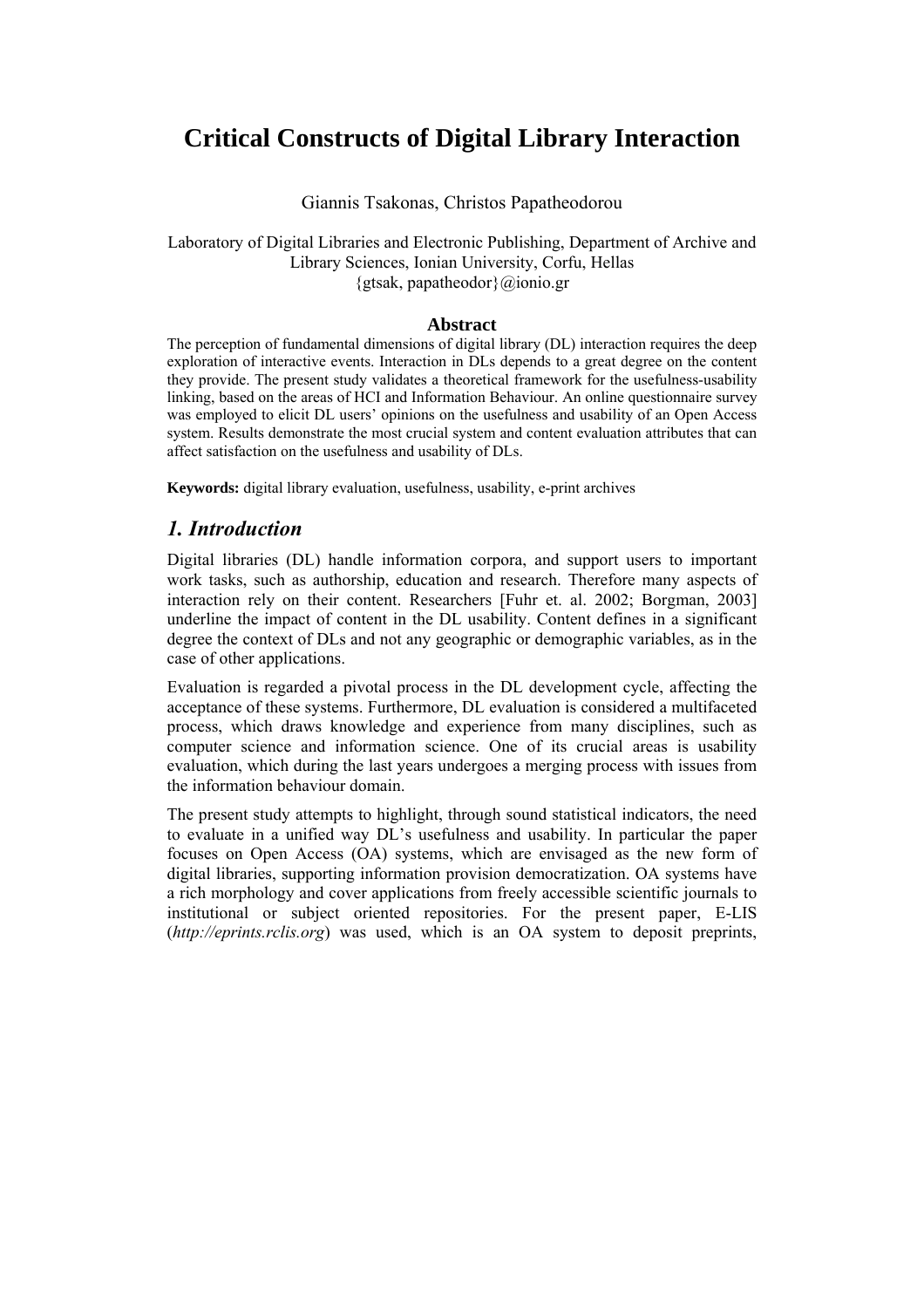postprints and other documents in the field of library and information science. The knowledge produced out of this study can be beneficial for the DL stakeholders, as well as for usability evaluation experts, who would attempt to evaluate a DL.

## *2. Literature Review*

The "digital library" domain is wide and multi-disciplinal and thus many interpretations are being used interchangeably in pursue of accurate description. DLs are often seen as collections of objects and associated services for the creation, storage and dissemination of information, but can also be seen as integrated systems that support the needs of a user community [Borgman, 1999]. Advances in DLs, such as self-archiving systems, have further enhanced the provided functionalities and services focusing on the creation of original content and exploitation of innovative publishing schemes for their delivery.

User centered DL evaluation requires the definition and study of interaction events and the deep exploration of the physical and digital environments. Previous approaches, such as the Technology Acceptance Model (TAM) and Delone/McLean Model, co-relate the concepts of usefulness and usability. TAM has a sound tradition in the prediction of use in Information Systems area and several research applications of this model have been in the field of information providing systems. In specific TAM uses the ideas of perceived usefulness and perceived ease of use as predicting indicators of users' intentions and actual usage.

In addition, the body of empirical studies in Information Systems acceptance has shown that system usage and user satisfaction is depended on the quality of both system and content (information) [Delone, McLean, 1992]. Delone and McLean validate the assumption that performance fluctuation is based, apart from external variables, on intrinsic properties of system and information.

However these approaches, do not address specific challenges of the DLs structure and context. For example, Hong et al. [2002] report that the attributes of a DL can influence users' perceived ease of use and usefulness. However it was found that the perceived usefulness depends primarily on the relevance of the content and not on any other system attribute. Moreover, TAM, as being a predictive model, investigates the impact of external variables on the formation of perceptions on ease of use and usefulness and the prediction of usage is based on the profile of the user. Therefore it concentrates only on one dimension (user) and doesn't investigate the effect of specific attributes in interaction.

P3 model [Dillon, Morris, 1999] addresses the need of investigating the technical abilities (the "power") of a given system, such as its functionalities, which can influence user's perceptual and behavioural reactions. In detail it merges the notions of usability engineering and IS acceptance and considers that power, perception and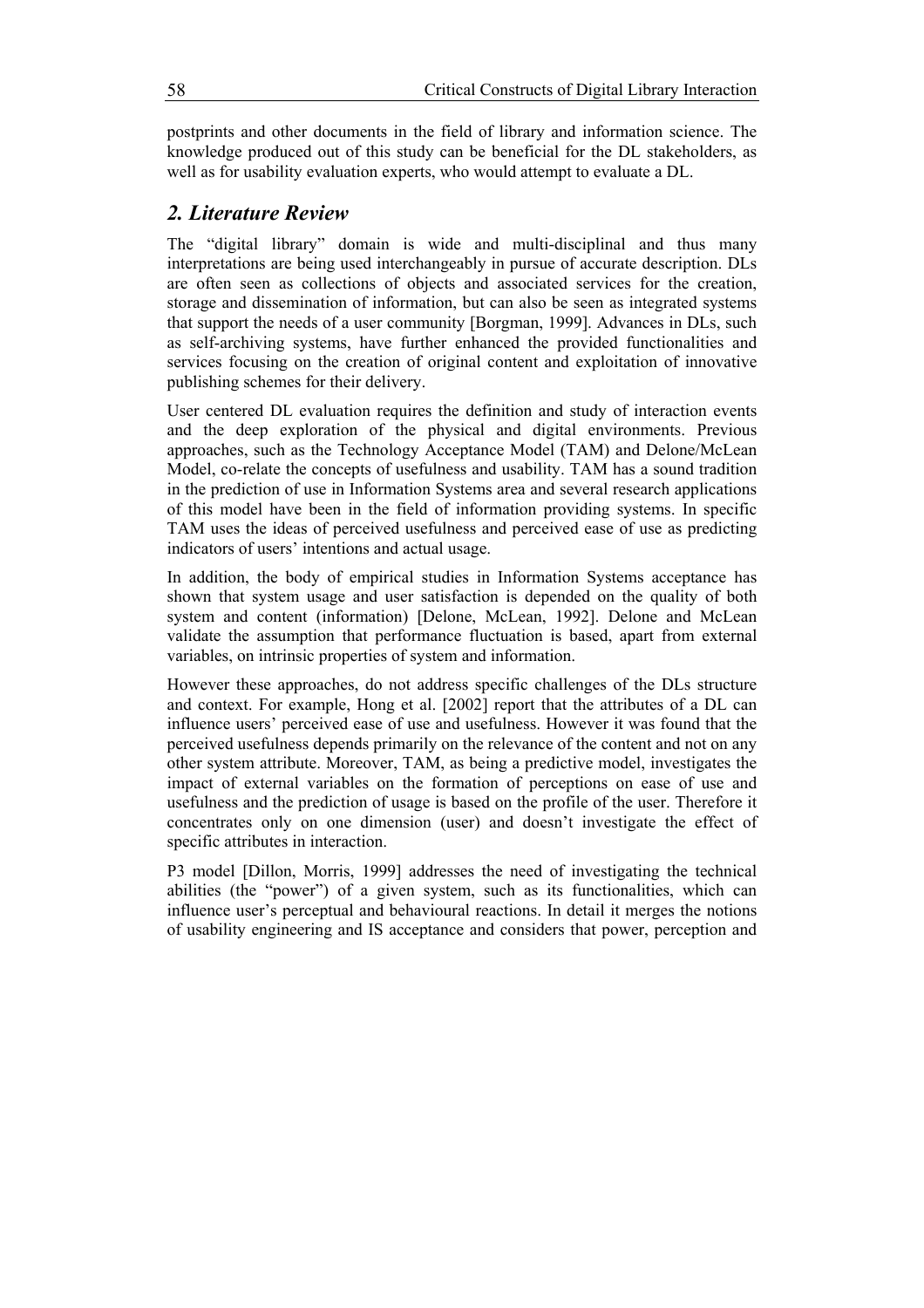performance define one's ability and willingness to use a system. Concluding the need to examine the relative effects of the system's functionalities on usefulness and usability is of utmost importance.

It must be noted that during the last years the consciousness about the mutual similarities between the Human Computer Interaction and Information Behaviour areas, the scientific area that studies human activities during information seeking and handling processes, is increased. The first years of usability evaluation practicing in the DL domain were designated by an intense interest in task accomplishment parameters (time, error rate etc) and satisfaction with properties of usable systems [Kengeri et. Al., 1999; Zabed, McKnight, Oppenheim, 2004]. However recently there is an attempt to merge these areas in one common field that can provide a panoramic understanding of interaction [Chowdhury, Landoni, Gibb, 2006].

Current evaluation endeavors of OA systems have not yet undergone a user-centered evaluation process that covers both usefulness and usability. Veiga e Silva, Gonçalves and Laender [in press] report on a usability evaluation of a self-archiving system and concluded that the properties of easiness of use, comfort and usefulness are vital elements for the sustainability of such DLs. Concerns about the usefulness and usability are expressed in the Citebase research study [Hitchcock et al. 2002]. Despite the very enlightening results of the study, especially in the areas of content coverage and navigation, the differentia in the examined service do not allow safe correspondence with DL systems.

# *3. Research setting*

#### *3.1 Setting the stage*

Interaction Triptych Framework [Tsakonas, Papatheodorou, 2006] was employed in this study. ITF assumes, in a triangular synthesis, that the effective interaction depends on both system usability and information usefulness. Figure 1 depicts a typical interaction in the DL domain, where the user communicates with other two primary constructs, which are system and content, in a compound way. Upon the axes that are created between the constructs, ITF defines three evaluation categories, namely usefulness, usability and performance (the latter -although important- is not discussed here). These categories classify metrics, methods and tools and establish an evaluation rationale for the user interaction. According to [Beaulieu, 2000] ITF considers that interaction includes all physical, cognitive and affective actions. On this dialectic each category of IFT aggregates a set of attributes presented in Table 1. Each one of the attributes may influence user interaction in many different ways. For instance aesthetic appearance might have an affective effect on the users, while coverage is related to the cognitive world of the user.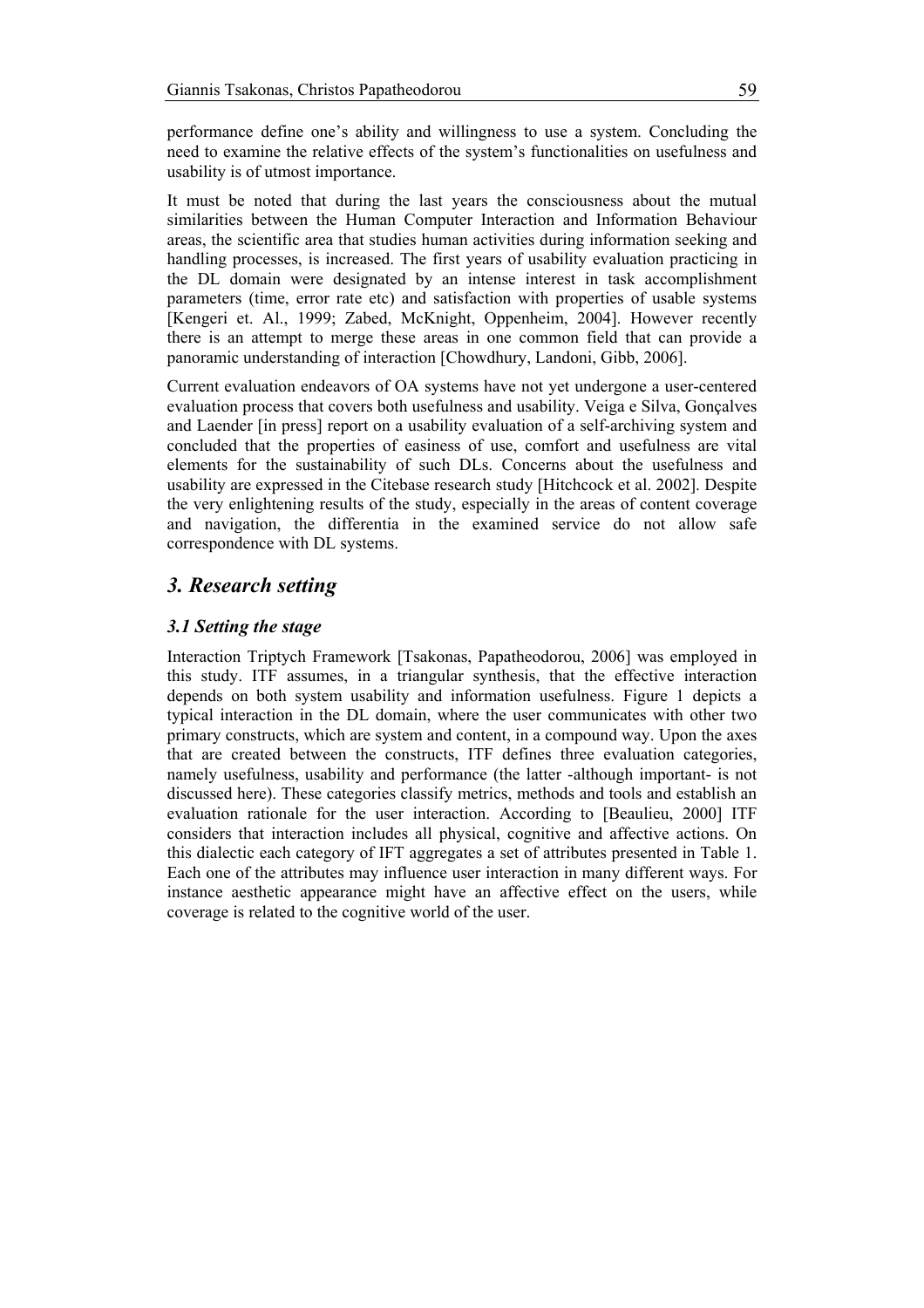The essence of this structure has been previously met in the fields of information architecture and information behaviour analysis. Toms [2002] uses the same structure to analyze information interaction and discover critical points affecting information DL architecture, such as screen design elements (e.g. menu items). Järvelin and Ingwersen [2004] have used this triangular structure for the depiction of the cognitive models exchange process between the user, the content creator or provider and the system deliverer, which is realized by an interface.



*Figure 1. Interaction Triptych Framework*

## *3.2 Research questions*

The present study attempts to respond to two research questions:

a) Which content and system evaluation attributes mostly affect DL interaction? b) Which features and functionalities of E-LIS affect usefulness and usability?

| <b>Content attributes</b> |                                               |  |  |  |  |  |  |  |  |
|---------------------------|-----------------------------------------------|--|--|--|--|--|--|--|--|
| Relevance                 | The subject proximity of the resource to      |  |  |  |  |  |  |  |  |
|                           | the information need.                         |  |  |  |  |  |  |  |  |
| Format                    | The availability of content in<br>an          |  |  |  |  |  |  |  |  |
|                           | information medium.                           |  |  |  |  |  |  |  |  |
| Reliability               | The authoritative and credible dimensions     |  |  |  |  |  |  |  |  |
|                           | of the resource.                              |  |  |  |  |  |  |  |  |
| Level                     | The division of resource information in       |  |  |  |  |  |  |  |  |
|                           | sections, as citation, abstract or full-text. |  |  |  |  |  |  |  |  |
| Coverage                  | The temporal aspects of information           |  |  |  |  |  |  |  |  |
|                           | resources in the DL.                          |  |  |  |  |  |  |  |  |
| <b>System attributes</b>  |                                               |  |  |  |  |  |  |  |  |
| Ease of use               | The easiness to use system features and       |  |  |  |  |  |  |  |  |
|                           | processes.                                    |  |  |  |  |  |  |  |  |

*Table 1. Content and System Attributes*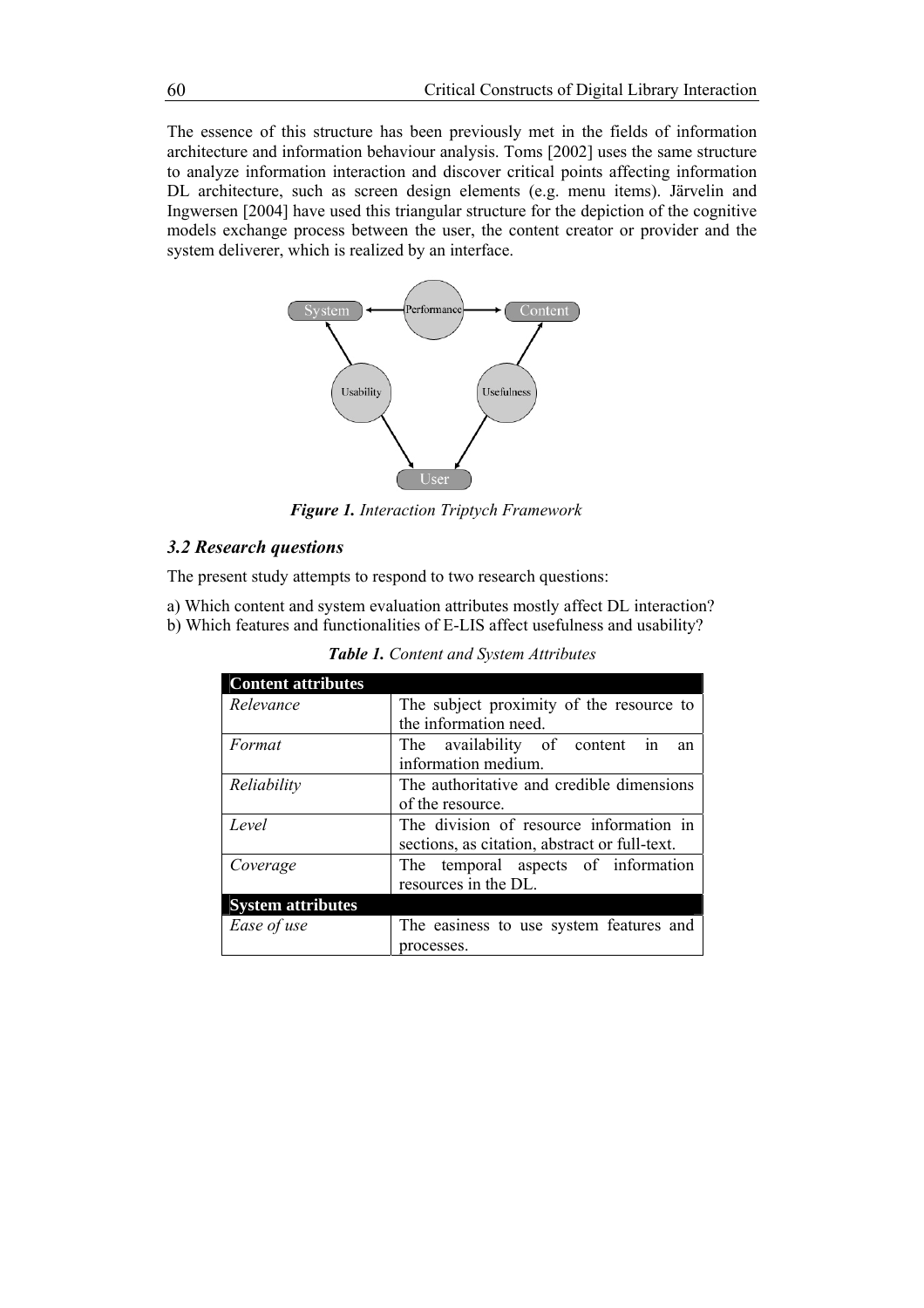| Aesthetic appearance | The graphical and structural elements of       |  |  |  |  |  |
|----------------------|------------------------------------------------|--|--|--|--|--|
|                      | system.                                        |  |  |  |  |  |
| <b>Navigation</b>    | The ability to alter spatial states in an easy |  |  |  |  |  |
|                      | and uninterrupted way.                         |  |  |  |  |  |
| Terminology          | The employment of proper terms and             |  |  |  |  |  |
|                      | phrases for describing screen elements or      |  |  |  |  |  |
|                      | information.                                   |  |  |  |  |  |
| Learnability         | The intuitiveness of a system in learning      |  |  |  |  |  |
|                      | the user to operate it.                        |  |  |  |  |  |

## *3.3 Methodology*

A total of 131 of valid questionnaires were collected through an online questionnaire, which was active for a period of one month (May to June 2006). Although questionnaire surveys aren't considered as a principal method of usability evaluation, they have been used to elicit users' opinions [Koohang, Ondracek, 2005]. Furthermore this method was selected for its ability to *"gather information about respondents' previous or current behaviors, attitudes, beliefs, and feelings"* [Covey, 2002], as well as due to its economy aspect and its ability to address to geographically dispersed audiences, like those of DLs.

The questionnaire consisted of thirty four (34) questions, divided in three parts (*http://dlib.ionio.gr/wp7/gtsak/elis\_quest.htm*). The scope of the first part of the questionnaire was to collect the required information for participants' profile, in terms of familiarity with the system, usage, perceived significance for information seeking and willingness to spend time and effort. The second part focused on the participants' opinions for the significance of the usefulness, usability and performance attributes. In specific usefulness and usability subparts included six (6) questions, while the performance subpart included four (4). The last question of each subpart was administrating participants' overall satisfaction with the concepts. The final part was consisted of paired questions that examined the participants' views on usefulness and usability of the E-LIS functionalities and properties. The participants were asked to provide their agreement in a five-point Likert scale statement, from 1-"Disagree" to 5-"Agree". A Cronbach Alpha value for the reliability of the instrument was calculated for each of the questions of the second (usefulness subsection alpha .910, usability subsection alpha.939) and the third part (alpha .952) of the questionnaire that overcame the suggested thresholds (.70).

# *4. Results*

The 131 participants represent various classes of users, such as registered (33.59%), unregistered (50.38%), editors (12.98%) and other classes (3.05%), including for example administrative staff. Participants reported a medium type of usage (M=2.98,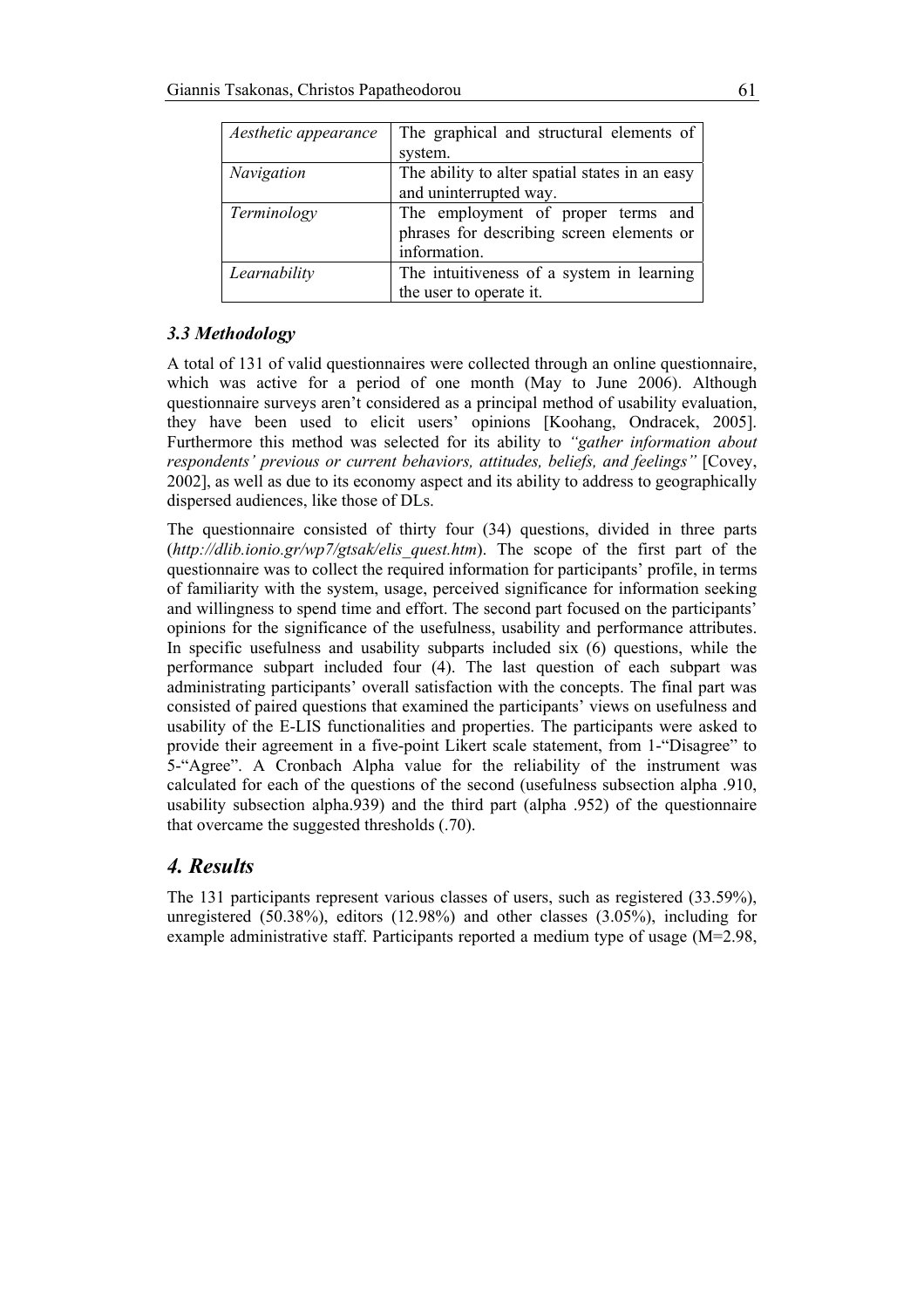S.D.=1.359) of the DL and significance  $(M=2.79, S.D.=1.183)$  in their regular information seeking activity. However they reported that they are quite willing to spend as much time  $(M=3.48, S.D.=1.159)$  and effort  $(M=3.59, S.D.=1.176)$  is required for the successful completion of their information tasks.

| <b>Usefulness</b>                    |      |             |        |                      |  |  |  |  |
|--------------------------------------|------|-------------|--------|----------------------|--|--|--|--|
| $R^2$ =0.653, adjusted $R^2$ = 0.639 |      |             |        |                      |  |  |  |  |
|                                      | r    | S.E. b<br>h |        |                      |  |  |  |  |
| - Relevance                          | .674 | 0.346       | 0.074  | $.338*$              |  |  |  |  |
| - Format                             | .608 | 0.053       | 0.090  | .049                 |  |  |  |  |
| - Reliability                        | .653 | 0.034       | 0.102  | .031                 |  |  |  |  |
| - Level                              | .723 | 0.342       | 0.086  | .340                 |  |  |  |  |
| - Coverage                           | .623 | 0.220       | 0.076  | $.208$ <sup>**</sup> |  |  |  |  |
| <b>Usability</b>                     |      |             |        |                      |  |  |  |  |
| $R^2$ =0.634, adjusted $R^2$ = 0.622 |      |             |        |                      |  |  |  |  |
|                                      |      |             |        |                      |  |  |  |  |
|                                      | r    | h           | S.E. b | ß                    |  |  |  |  |
| - Easy to use                        | .732 | 0.245       | 0.091  | .267                 |  |  |  |  |
| - Aesthetic                          | .662 | 0.159       | 0.077  | $.173***$            |  |  |  |  |
| - Terminology                        | .700 | 0.187       | 0.087  | $.198$ <sup>**</sup> |  |  |  |  |
| - Learnability                       | .725 | 0.248       | 0.096  | .256 $\overline{ }$  |  |  |  |  |
| - Navigation <sup>+</sup>            | .689 |             |        |                      |  |  |  |  |

*Table 2. Multiple Regression Analysis - Attributes*

Participants declared their satisfaction with the content's format (M=3.85, S.D.=1.075) they find in E-LIS, as well as they believe that the various levels of information allow them to discover information more efficiently  $(M=3.79)$ , S.D.=1.150). However they are not very satisfied with the content's coverage  $(M=3.43, S.D.=1.096)$ . In the usability attributes, participants believe that E-LIS is an easy to learn  $(M=4.08, S.D.=0.966)$  and to use  $(M=4.06, S.D.=1.021)$  system, but possibly it could improve its look and feel (M=3.70, S.D.=1.021).

Table 2 presents the multiple regression analysis results on usefulness and usability. The general questions on usefulness and usability were regressed upon the factors that represent their respective attributes. Three attributes of usefulness produce the 65% of the observed variance: relevance (*t*(125)=4.697, *p*<.001), level (*t*(125)=3.956, *p*<.001) and coverage  $(t(125)=2.887, p<0.1)$ . Sixty three per cent of the variance is produced by four out of five usability attributes. Easiness of use  $(t(125)=2.354)$ , aesthetic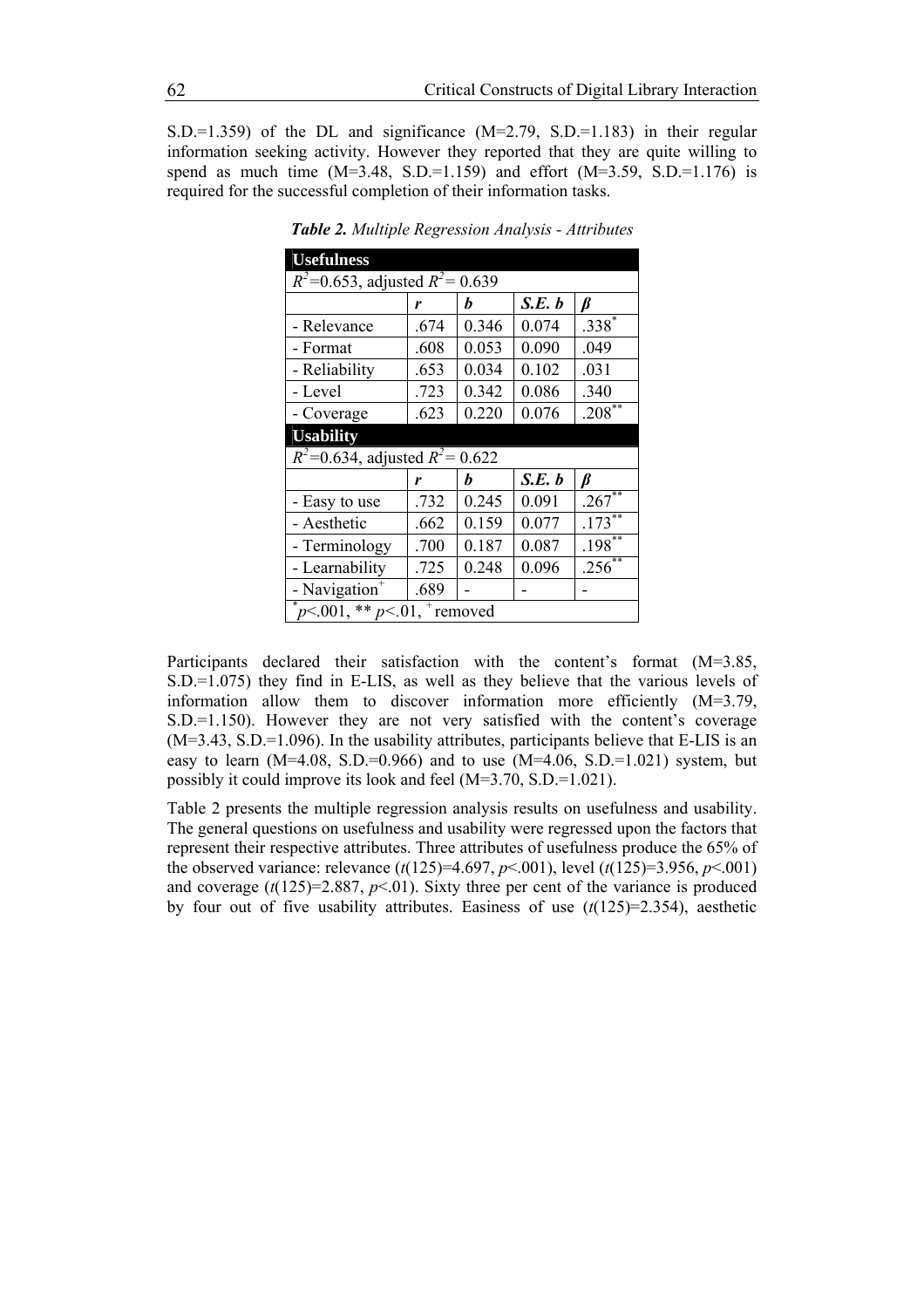appearance  $(t(125)=1.734)$ , terminology  $(t(125)=2.019)$  and learnability  $(t(125)=2.463)$  have a significant effect at  $p<01$ .

Similarly to the first regression model, usefulness and usability were regressed upon the variables representing E-LIS functionalities and properties (Table 3). However it must be noted that the term "useful" in the case of functionalities and properties possess a slightly different, yet important, meaning, that of *utility*. Significant equations were found in the regression case of usefulness  $(R^2=0.556, F=31.312,$ *p*<.001). However of the five factors, that were found to cause the 55.6 % of variance (browsing, search, personal account, services and OA), only two were found important to predict satisfaction. These were the peripheral services that E-LIS provides  $(t(125)=3.227, p<0.05)$  and the OA nature of the e-print archive  $(t(125)=4.152, p<0.01)$ . The regression of the usability category produced equally important results. The same five factors were found responsible for the 57.9% of the variance, but by examining the *t* scores, the most important were found to be the OA nature of the archive  $(t(125)=2.878, p<0.01)$  and the personal space in the DL  $(t(125)=$ 2.317,  $p<0.5$ ). In both cases the factor measuring the specific procedures in the DL (such as self-archiving for authors or editing for national editors) was excluded from the regression process.

|                                                            | <b>Usefulness</b>                            |                  |                          |           | <b>Usability</b>                              |      |        |           |
|------------------------------------------------------------|----------------------------------------------|------------------|--------------------------|-----------|-----------------------------------------------|------|--------|-----------|
|                                                            | $R^2$ = 0.556, <i>Adjusted</i> $R^2$ = 0.538 |                  |                          |           | $R^2 = 0.579$ , <i>Adjusted</i> $R^2 = 0.562$ |      |        |           |
|                                                            | r                                            | $\boldsymbol{b}$ | S.E. b                   |           | r                                             | h    | S.E. b | ß         |
| Retrieval functionalities                                  |                                              |                  |                          |           |                                               |      |        |           |
| - Browse                                                   | .594                                         | .085             | .153                     | .078      | .663                                          | .151 | .115   | .171      |
| - Search                                                   | .626                                         | .233             | .155                     | .211      | .682                                          | .198 | .118   | .226      |
| <b>Enhanced functionalities</b>                            |                                              |                  |                          |           |                                               |      |        |           |
| - Personal Account                                         | .535                                         | .024             | .076                     | .028      | .614                                          | .138 | .060   | $.197***$ |
| - Peripheral Services                                      | .629                                         | .263             | .081                     | $.286***$ | .590                                          | .109 | .063   | .144      |
| Properties                                                 |                                              |                  |                          |           |                                               |      |        |           |
| - Open Access                                              | .605                                         | .297             | .071                     | $.303*$   | .531                                          | .154 | .053   | $.197***$ |
| System Task                                                |                                              |                  |                          |           |                                               |      |        |           |
| - Procedures <sup>+</sup>                                  | .617                                         |                  | $\overline{\phantom{0}}$ |           | .635                                          |      | ٠      | ۰         |
| ***<br>**<br>$p<.001$ , $p<.01$ ,<br>$p<0.05$ ,<br>removed |                                              |                  |                          |           |                                               |      |        |           |

*Table 3. Multiple Regression Analysis – E-LIS Functionalities*

The experimentation with the time and effort the participants want to invest in finding proper information required the repetition of the regression model. This analysis was based on the assumption that time and effort are significant external variables that affect the efficient use of DLs. For users with no intention to spend time  $(n=25)$ ,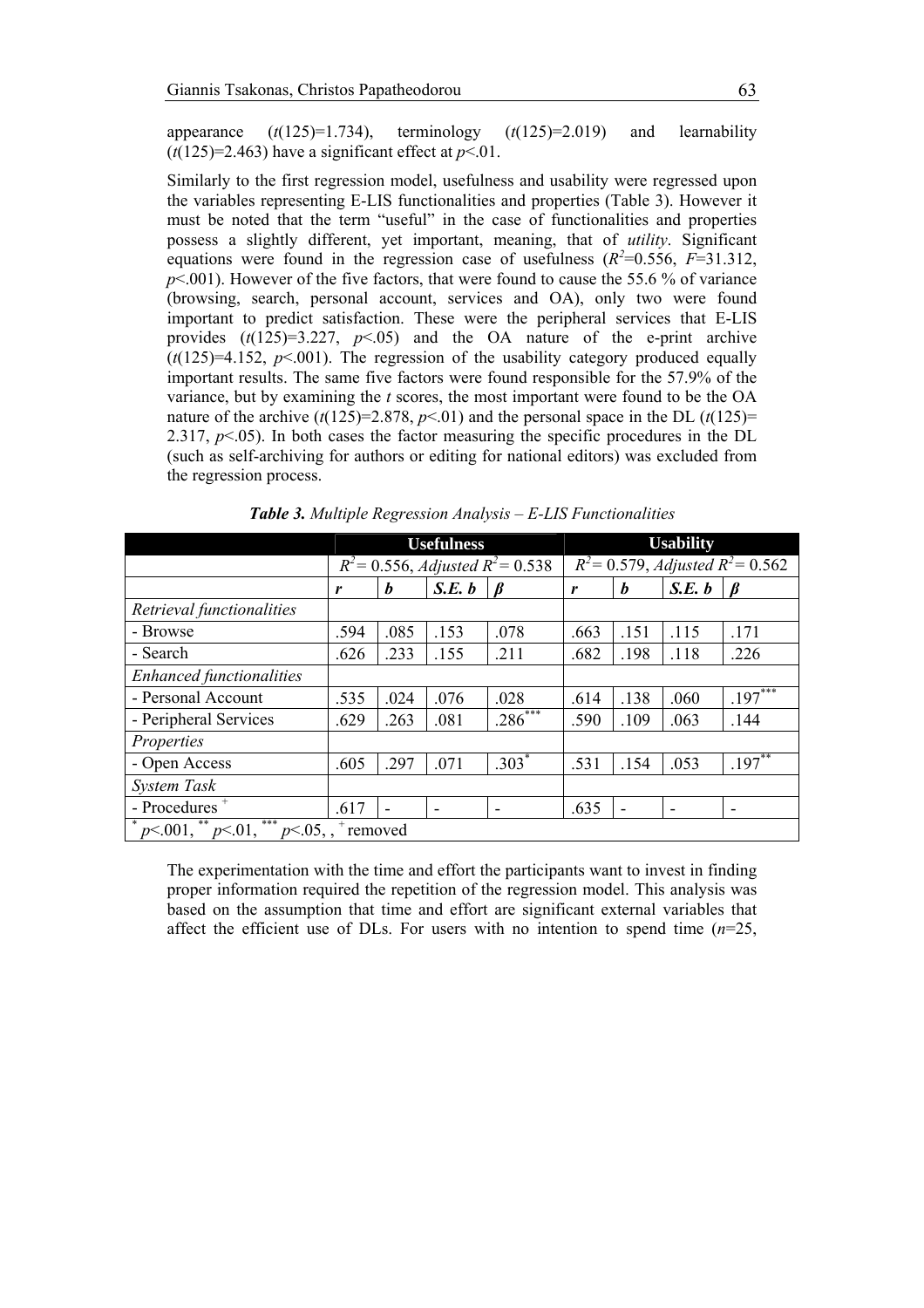$R^2 = 768$ ) and effort (*n*=25,  $R^2 = 792$ ) the attributes format (Time  $\beta = 583$ , *p*<.01, Effort *β*=.642, *p*<.001) and relevance (Effort *β*=.331, *p*<.05) found to be significant factors for content usefulness, while users willing to dedicate time ( $n=63$ ,  $R^2 = .651$ ) and effort  $(n=74, R^2=0.705)$  perceived as more significant the attributes relevance (Time  $\beta=415$ , *p* < 001, Effort *β* = .387, *p* < 001), reliability (Effort *β* = .370, *p* < 01) and level (Time *β*=.636, *p*<.001, Effort *β*=.253, *p*<.05).

In the case of usability, for the users with little or no intention to spend time  $(R<sup>2</sup>=.881)$  and effort  $(R<sup>2</sup>=.701)$  important predictors are the easiness to use (Time *β*=.366, *p*<.01) and aesthetics (Time *β*=.618, *p*<.001, Effort *β*=.568, *p*<.01). On the other hand users with strong intentions to spend time ( $R^2$ =.456) and effort ( $R^2$ =.632) appreciated much more the attributes easiness to use (Time *β*=.525, *p*<.001, Effort *β*=.281, *p*<.05), learnability (Time *β*=.231, *p*<.05) and navigation (Effort *β*=.251, *p*<.05).

In the E-LIS features question, participants with little or no intention to spend time  $(R^2 = .735)$  and effort  $(R^2 = .477)$  considered as important predictors for usefulness the attributes search (Time *β*=.781, *p*<.05), peripheral services (Time *β*=.435, *p*<.01) and OA (Effort  $\beta$ =.468,  $p$ <.01). Participants willing to invest time ( $R^2$ =.569) and effort ( $R^2$ =.542) found more significant services (Time  $\beta$ =.439,  $p$ <.001, Effort  $\beta$ =.283, *p* ≤ 05) and OA (Time *β*=.366, *p* ≤ 001, Effort *β*=.401, *p* ≤ 001). Participants with decreased interest in spending time  $(R^2 = .881)$  and effort  $(R^2 = .758)$  found important predictors for usability search (Time  $\beta$ =.722,  $p$ <.001, Effort  $\beta$ =.868,  $p$ <.05) and personal account (Time  $\beta$ =.245, *p*<.05, Effort  $\beta$ =.302, *p*<.05). Finally, for the participants with increased intention to spend time  $(R^2 = .499)$  and effort  $(R^2 = .502)$ personal account (Time *β*=.424, *p*<.001, Effort *β*=.372, *p*<.001) had significant effect.

# *5. Discussion - Conclusions*

The present study investigated the usefulness and usability attributes of an OA DL. Participants of this study showed their preference to certain attributes that contribute to the usefulness and usability of E-LIS, such as the level and the format of the provided information, the easiness to use and the high level of learnability.

Beyond this, participants defined the most important attributes that can predict satisfaction. In the usefulness category we conclude that users desire to find information that serves their information needs and work tasks, in various levels that permit them to have an overview of the content and to access it in full-text, and wide enough to cover important time periods. At the same time the users appreciate the high levels of easiness of use, the aesthetically pleasant environment, the understandable terminology and the learnability. Breaking down these results into the willingness of participants to spend time and effort, it was found that users with decreased intentions would be satisfied if an easy to use and aesthetically adequate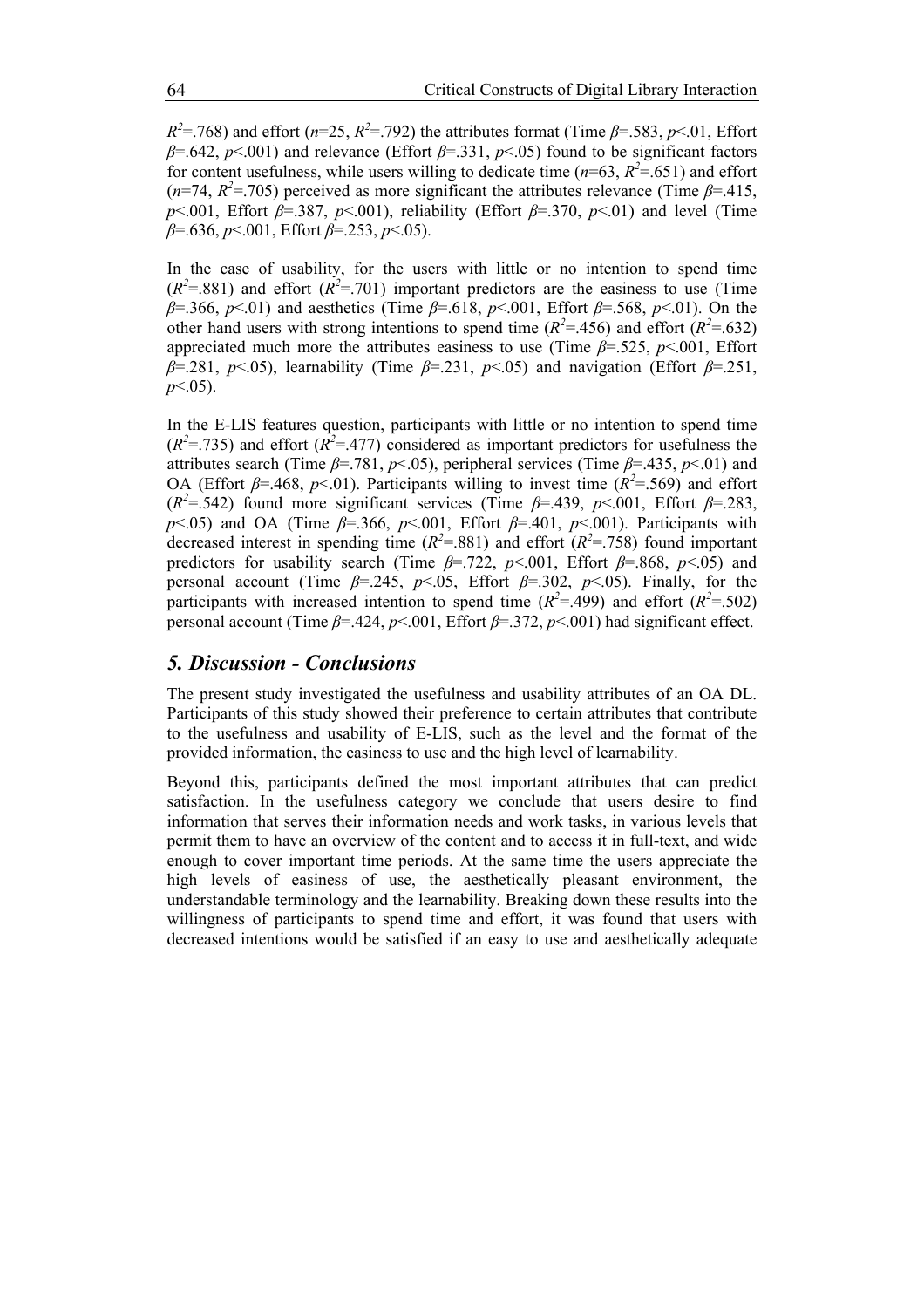DL could provide them relevant content in their desired format. On the other hand, users with increased intentions would also like to operate an easy to use DL, with intrinsic learnability and enhanced navigation, in order to retrieve relevant and reliable in leveled formats.

Users also would consider a DL useful if they could support peripheral services, such as those provided by E-LIS (for instance content linking options when resources aren't available in full format), and they would find usable having their personal space, in order to manage their tasks more effectively, according to [Reyes-Farfán, Sánchez, 2003]. Moreover, the E-LIS OA nature is both useful and usable. While the first finding seems acceptable, the latter is an interesting finding and explanations may be found in the profile of the users. The registered users and the editorial crew, can be regarded as supporters of the OA movement. Participants with decreased intentions to spend time and effort to retrieve information would appreciate an OA DL with search functionalities, peripheral services and personalized features, while users with increased intentions would prefer to use an OA system with supportive services and personalization options.

The findings of the current study reinforce previous studies' results, with alternative methodologies, such as on the time coverage, format, layout and search functionalities issues [Kengeri et al. 1999]. Furthermore, the findings concerning the easiness of use and learn are aligned with findings of the Veiga e Silva, Gonçalves and Laender study [in press] that clearly demonstrate that self-archiving DLs can be easy to learn and intuitive to use.

The main conclusion drawn by is study is the need of joint examination of usability and usefulness. In regard to these systems, usability evaluators are encouraged to investigate aspects of usefulness in parallel to acquire a holistic view of DL interaction.

# *References*

- Beaulieu, M. (2000), *Interaction in information searching and retrieval*, Journal of Documentation, vol. 56, no. 4, pp. 431-439.
- Borgman, C. (1999), *What are digital libraries? Competing visions*, Information Processing and Management, vol. 35, no. 3, pp. 227-243.
- Borgman, C. (2003), Designing digital libraries for usability, In *A.P. Bishop, N.A. Van House, B.P. Buttenfield (eds.), Digital Library Use: Social Practice: Design and Evaluation Digital Libraries and Electronic Publishing*. Cambridge, Mass MIT Press.
- Chowdhury, S., Landoni, M., Gibb, F. (2006), *Usability and impact of digital libraries: a review*, Online Information Review, vol. 30, no. 6, pp. 656-680.
- Covey, D.T. (2002), Usage and usability assessment: library practices and concerns. Washington, DC: Digital Library Federation, CLIR.